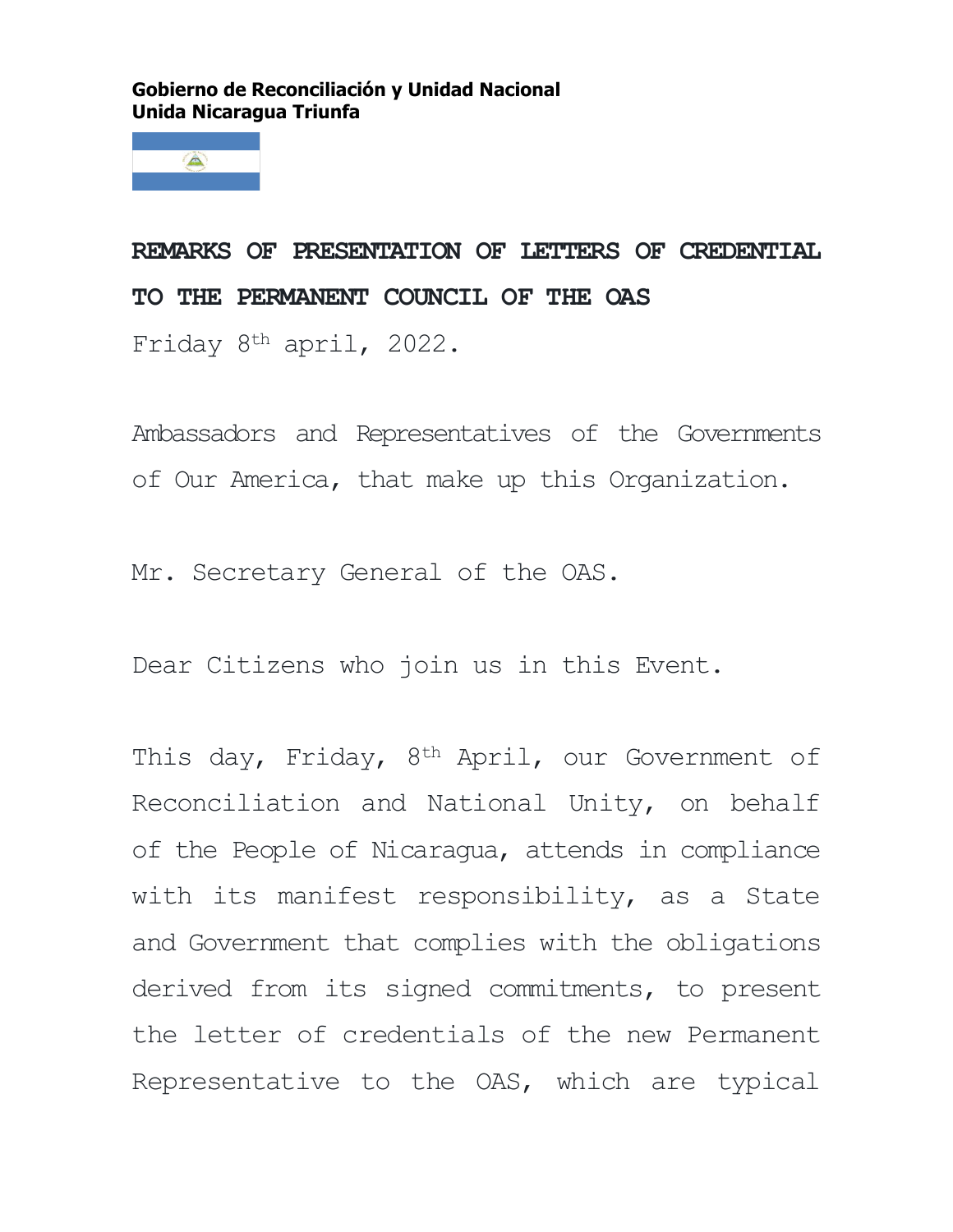of these acts, before the plenary session of this organization, and having already delivered them to the Secretary General of this OAS, we thus comply with the provisions of the OAS Charter, especially regarding the procedures for these cases.

From Our Nicaragua, Blessed and Always Free, on behalf of Our Heroes and Martyrs, of the citizens whom with national pride raise their Flags, their dreams and their hopes, of the Sandinista Popular Revolution, and of our Revolutionary Government, we appear here today, with clarity before you, to affirm that we support with national vigor the defense of our Model of Life and the inalienable right to live our national sovereignty, in accordance with the criteria of the Motherland that our heroes have built for and from our identity. Each of these Parameters today, are even constitutional standards of compliance for all.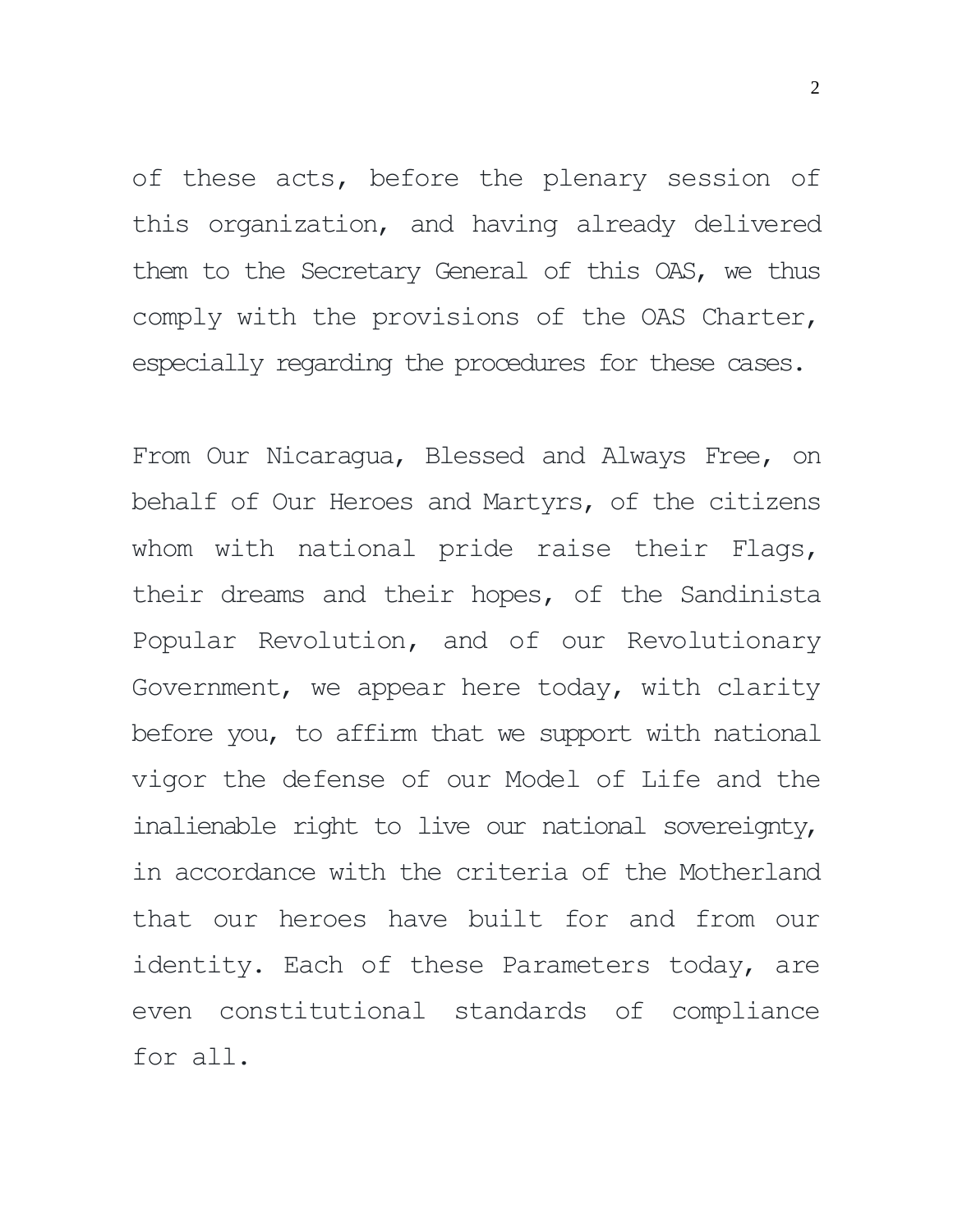However, although the right of each People to live in freedom, to be treated as equals within the framework of the regional norms that gave life to this organization, has been reiterated many times, the express Prohibition of not attacking sovereignties and the respect for the freedom of self-determination of peoples; that practice unfortunately has been exactly contrary to what is written.

In the face of devious and perverse media management, which due to its size, viciousness, financing, coverage and even justification; our voice has always been raised with dignity, decorum and civic consciousness; the Nicaraguan People are the perfect judge of the acts of Nicaraguans, and with that certainty, anyone can understand why Nicaragua is a Joyful, Productive, Builder, Doctor and Nurse, Educator, Respectful of the Rights of the Female Gender, courageous, and above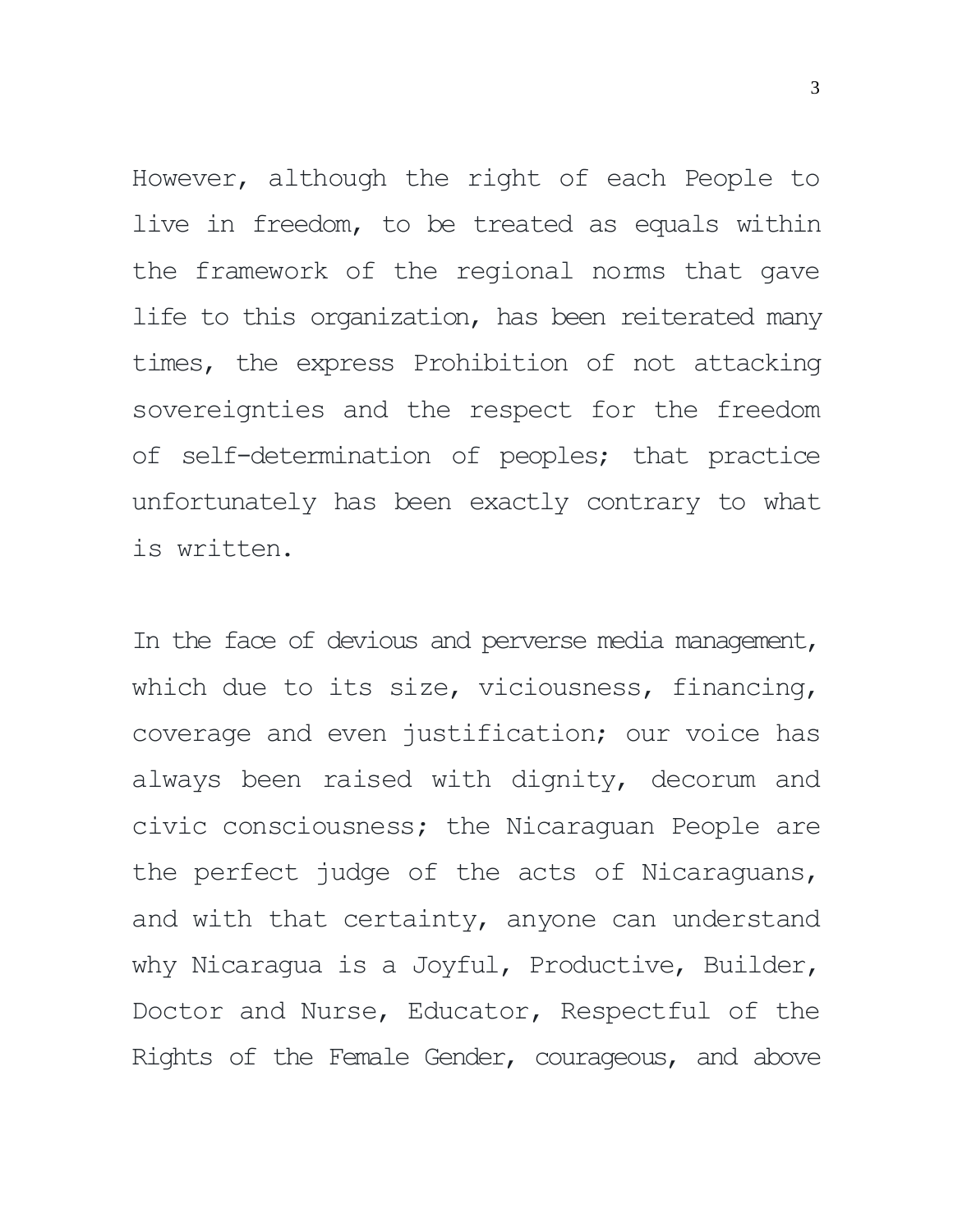all, a People committed with Peace, which is one of the most appreciated assets of our citizens.

We have found, in the daily lives of our citizens, that it is not the repeated lie, like the one we sometimes hear in these halls, it is not the lying platform of terrorist campaigns, like those shown to date by the supporting actors, conveniently financed by governments and destabilizing groups, it is not the multiple disqualifications that we suffer on a daily basis that makes us understand that the real reason for our unity as a people certainly is the realities that we have lived, observed and constructed among all the patriots of our country, which sustain our Truth. To be Sincere, is to be Powerful, Darío promulgated.

We have said, from the truth of proven history, that the OAS lent and mortgaged its nature as an Organ of American Integrationist Expression, to become a complacent instrument that justified,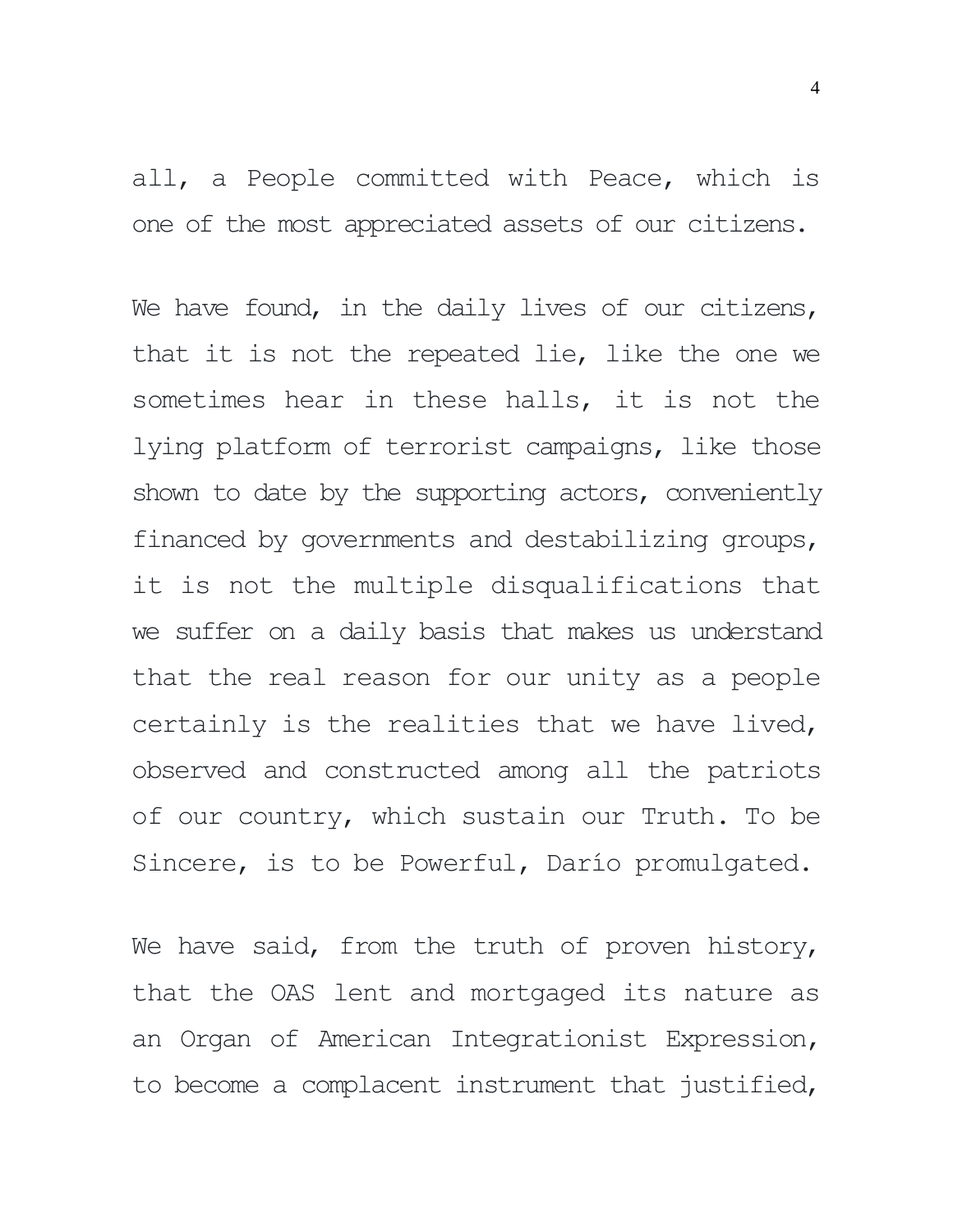promoted, and even carried out infamous acts against various peoples of our Continent; thus distancing itself of its main task of being an Organization that enforces and respects the Principles of International Law, mainly of Sovereign Equality, Independence, and Freedom of Self-determination.

This Organization has diligently been disapplying its own founding rule, becoming a sad instrument of aggression of the United States Government that has converted it into what would be known as the US Ministry of Colonies. Gone, to its own shame, is its First Article, which expressly highlights that the Organization of American States has no powers other than those expressly conferred by this Charter, with none of its provisions authorizing it to intervene in matters of the internal jurisdiction of the Member states.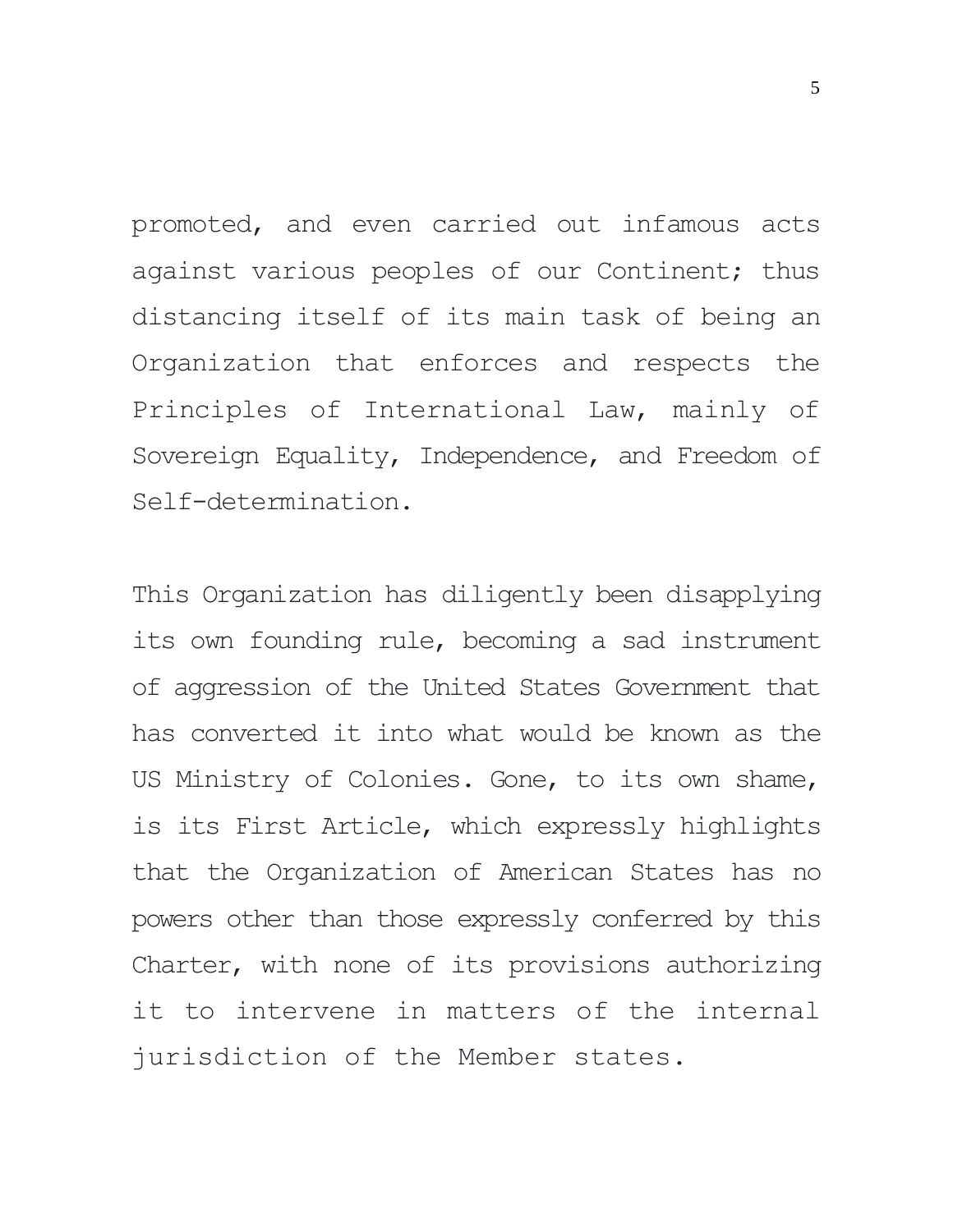Nicaragua has always stated that it does not recognize itself as a colony of any foreign Power. It has manifested in many historical moments its inalienable conscience as a free and sovereign people, and has acted in accordance with that principle of life. This legitimate manifestation of dignity has cost us the suffering of military interventions, covert, semi-covert and openly directed armed aggression by the Yankee Empire or its European minions.

Our History is marked by struggle, and we have faced it from a conviction of justice and therefore, we have ALWAYS triumphed; because Truth and Reason Accompanied Sandino, and his Little Crazy Army, Carlos Fonseca and his monumental Work: The FSLN, facing Somoza's praetorian army, and Winning together with the People, that 19<sup>th</sup> of July, 1979. From The Heroic Defense of the Sandinista Popular Revolution of the 1980´s, against the US mercenary army, and recently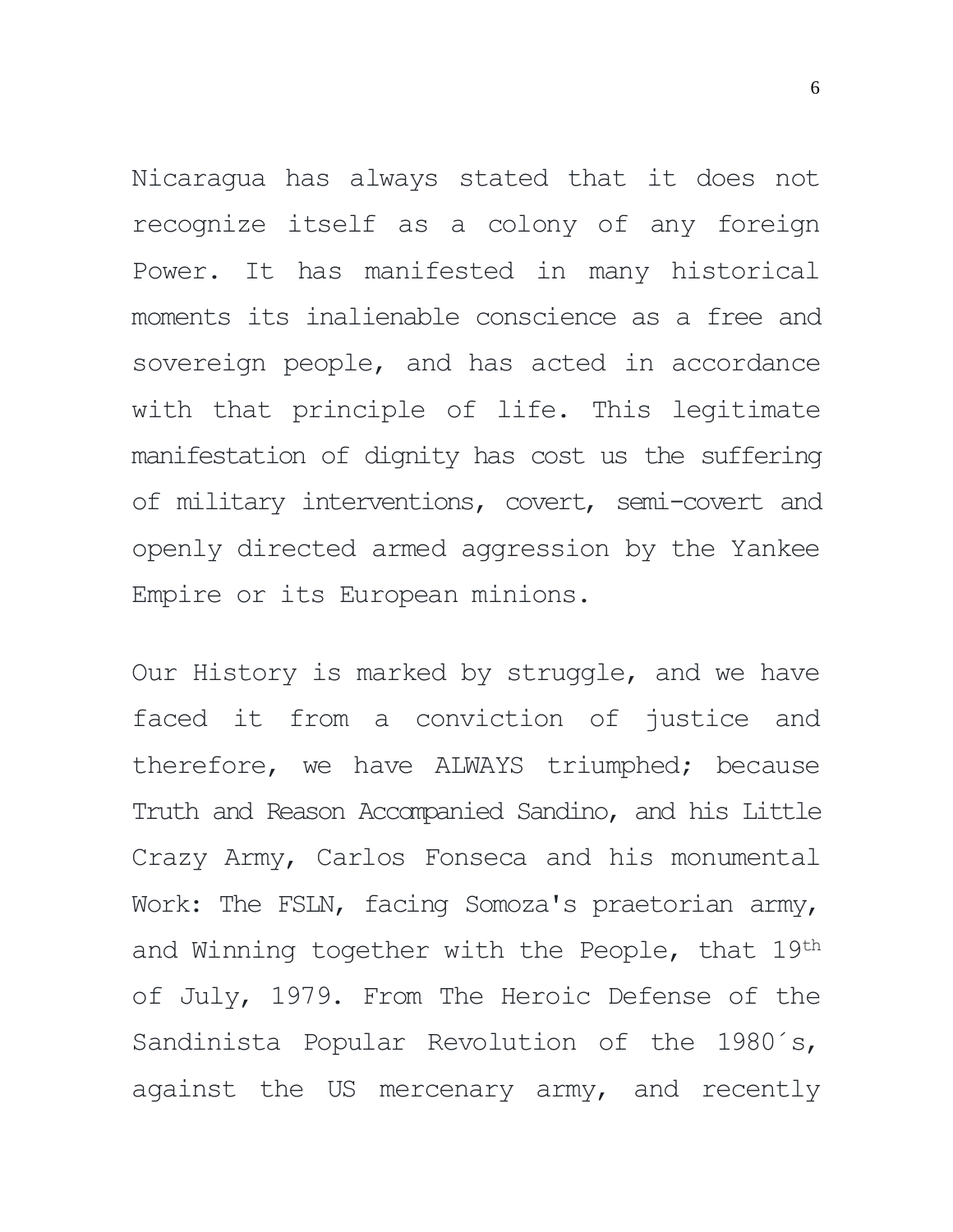from 2018 to our days, defeating its new army of Media, networks, Traffickers, violent assassins and groups embedded within US Government agencies, relying on the complicity of Puppet Governments in Europe and Latin America, unilaterally imposing Sanctions, Blockades and multiple measures of extortion.

Today we are here to reiterate, that we uphold our independence and Jurisdictional Sovereignty, to which we are entitled, we enforce and apply our Legislative sovereignty with our constitutional bodies, We elect and promote our Egalitarian democracy with full Gender equity, and high levels of citizen participation; Our Government exercises its actions, based on the commitments contracted with the people, through the instruments of consultation and direct participation of the communities. We affirm that the Liberty of our people is not transferable, that we are not a people or a star of any flag;